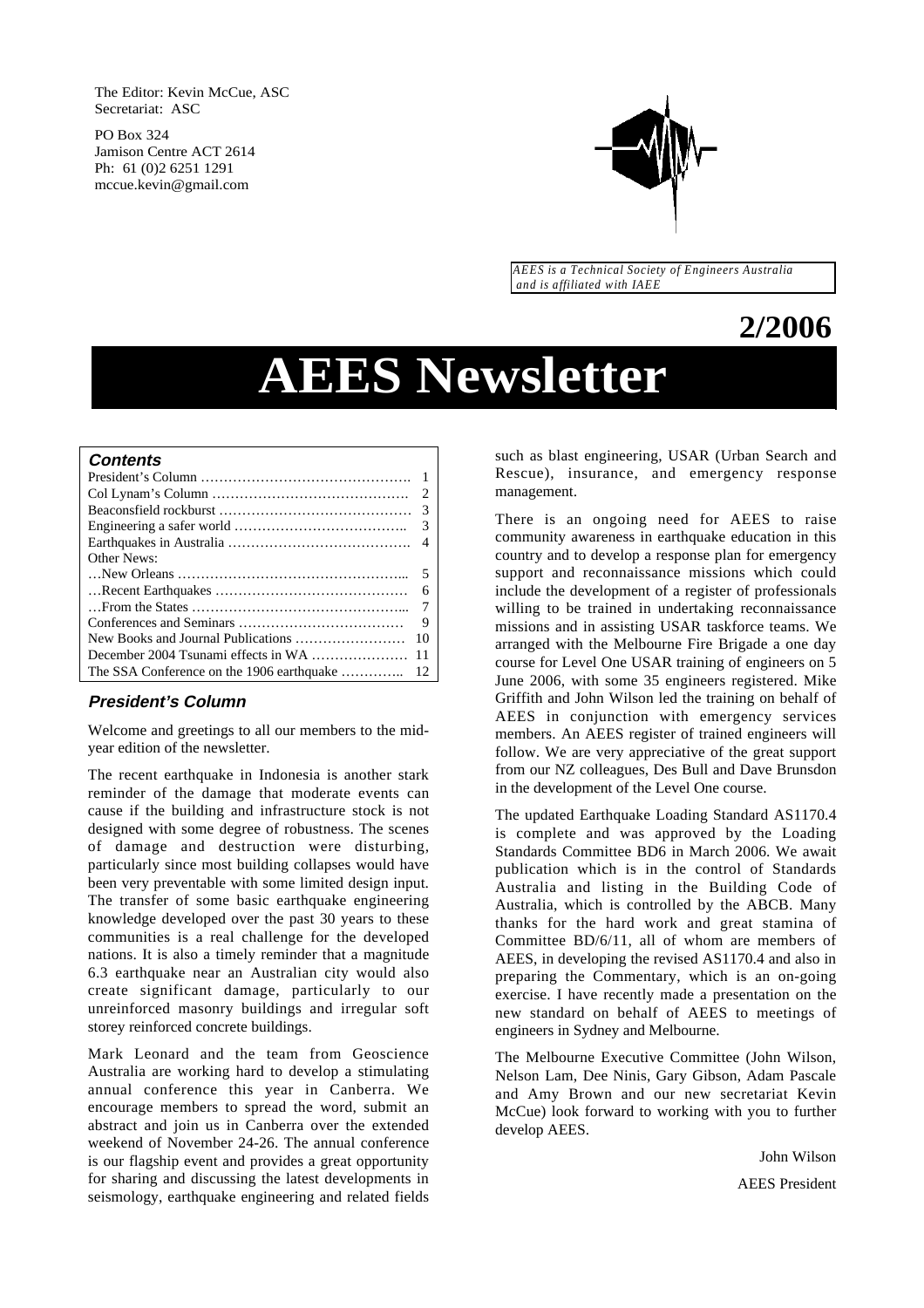# **AEES Executive**

| President   | John Wilson |
|-------------|-------------|
| Secretary   | Amy Heath   |
| Treasurer   | Dee Ninis   |
| Secretariat | Kevin McCu  |
|             |             |

| State Representatives: |                     |
|------------------------|---------------------|
| Qld                    | Russell Cuthbertson |
| <b>NSW</b>             | Michael Neville     |
| ACT                    | Mark Edwards        |
| Vic                    | Gary Gibson         |
| <b>Tas</b>             | Angus Swindon       |
| SA.                    | David Love          |
| <b>WA</b>              | Hong Hao            |
| <b>Web Master</b>      | Adam Pascale        |
| Newsletter Editor      | Kevin McCue         |

McCue

*Both the membership database and subscriptions are managed by Engineers Australia and ALL members, whether they be members of Engineers Australia or not, will be issued with subscription notices by that organisation. Please direct any enquiries regarding subscriptions to Lois Wurzer at EA* lwurzer@engineersaustralia.org.au

*The mailing address for other matters has changed! To contact Kevin McCue at the Secretariat see the address top left front page.*

 $\mathcal{L}^{\mathcal{L}}$ 

|                |      | ALLS Allituat Colliei ences |                                      |
|----------------|------|-----------------------------|--------------------------------------|
|                | Year | Place                       | Theme                                |
| $\mathbf{1}$   | 1992 | Sydney NSW                  | Earthquake Resistant Design and      |
|                |      |                             | Insurance in Australia               |
| $\overline{2}$ | 1993 | Melbourne                   | Earthquake Engineering and           |
|                |      | Vic                         | <b>Disaster Reduction</b>            |
| 3              | 1994 | Canberra                    | Survival of Lifelines in Earthquakes |
|                |      | ACT                         |                                      |
| $4*$           | 1995 | Melbourne                   | PCEE'95                              |
|                |      | Vic                         |                                      |
| 5              | 1996 | Adelaide SA                 | The Australian Earthquake Loading    |
|                |      |                             | Standard                             |
| 6              | 1997 | Brisbane Old                | Earthquakes in Australian Cities -   |
|                |      |                             | can we ignore the risks?             |
| 7              | 1998 | Perth WA                    | Meckering 30 years on $-$ how        |
|                |      |                             | would we cope today?                 |
| 8              | 1999 | Sydney NSW                  | The 10th Anniversary of the          |
|                |      |                             | Newcastle Earthquake - Lessons       |
|                |      |                             | learnt                               |
| 9              | 2000 | <b>Hobart Tas</b>           | Dams, Fault Scarps and               |
|                |      |                             | Earthquakes                          |
| 10             | 2001 | Canberra                    | Loading Codes in the Real World      |
|                |      | <b>ACT</b>                  |                                      |
| 11             | 2002 | Adelaide SA                 | Total Risk Management in the         |
|                |      |                             | <b>Privatised Era</b>                |
| 12             | 2003 | Melbourne                   | Earthquake Risk Management           |
|                |      | Vic                         |                                      |
| 13             | 2004 | Mt Gambier                  | Australian Earthquake Engineering    |
|                |      | <b>SA</b>                   | in the new millenium - where to      |
|                |      |                             | from here?                           |
| 14             | 2005 | Albury NSW                  | Earthquake Engineering in Australia  |
| 15             | 2006 | Canberra                    | tha                                  |
|                |      | ACT                         |                                      |

#### **AEES Annual Conferences**

*held jointly with NZSEE*

•

Copies of some of the Proceedings are still available, contact Dr Nelson Lam n.lam@civenv.unimelb.edu.au

# **Col Lynam's Column**

*(Extracted from the daily blog of a "seismetrician") (Col Lynam Earthquake Services with 35 years in Brisbane observatory seismology lynam@uq.edu.au)*

**Models of the Earth – a dim seismological view** (from Science Magazine, 22 July 2005)

The Boyet and Carlson result requires the Earth to have differentiated early, within 30 million years, leaving most of Earth's mantle (light blue) depleted in elements that prefer melts over crystallizing solids.



**EARTH BEFORE 30 MILLION YEARS** 



**EARTH TODAY** CONVENTIONAL MODEL: TWO-LAYER CONVECTION



The chemical complement to the depleted mantle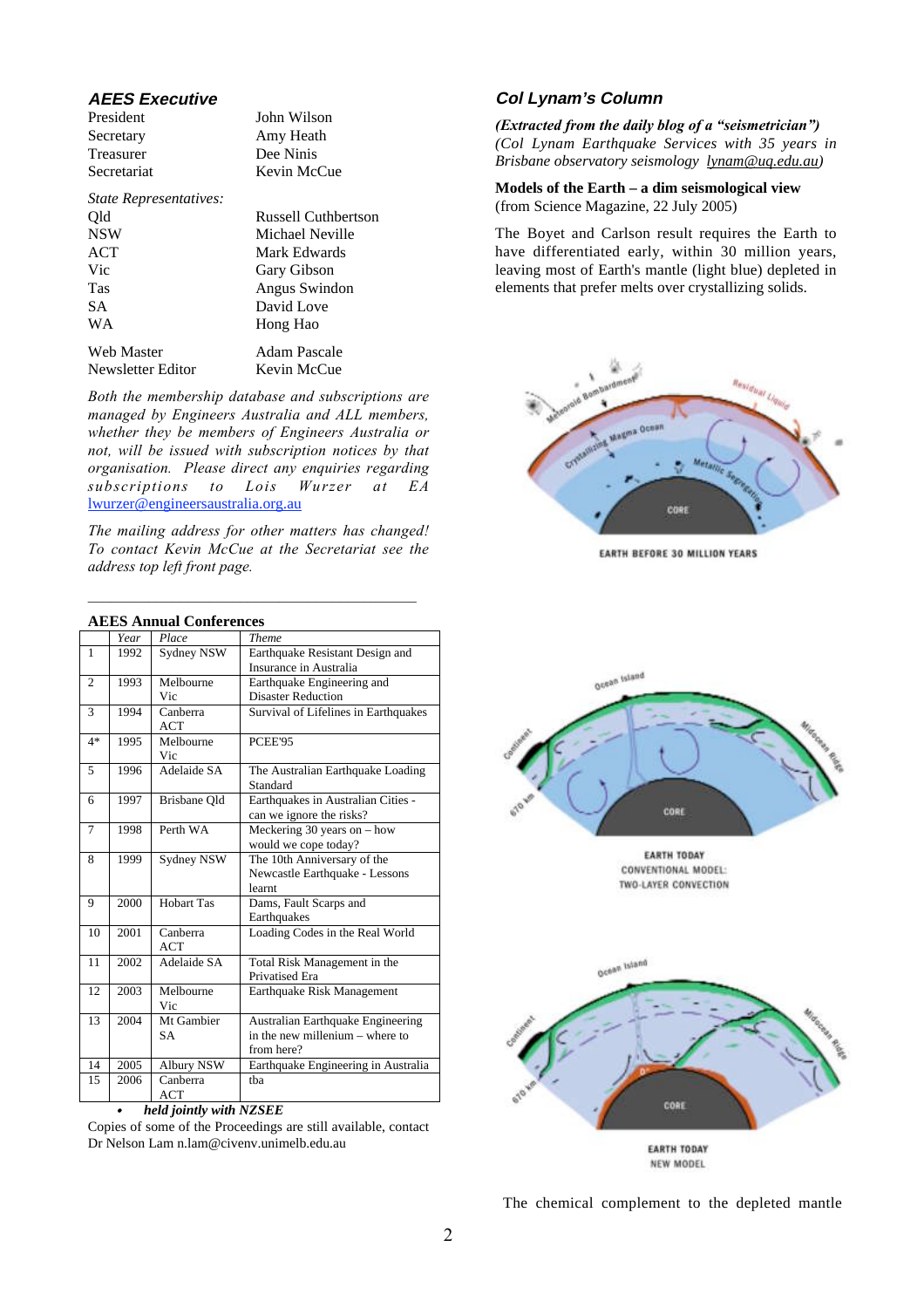could be small and quite enriched in radioactive elements, such as uranium and thorium; this complementary material may coincide with the seismically observed D" layer, located between the core and the mantle some 2700 km deep. (Images courtesy Maud Boyet).

#### **Beaconsfield: rockburst or earthquake?**

The ES&S website reports on the recent mine tragedy in Tasmania (www.esands.com):

#### **2006 April 25, Beaconsfield, Tas, ML 2.2**

*1126 UTC, 146.86°E, 41.16°S, shallow depth [MEL] (Tuesday, April 25, 09:26 pm AEST)*

*A small earthquake occurred in northern Tasmania, about 10km southeast of Georgetown, or about 40km east of Devonport. There was a rockfall at the nearby Beaconsfield mine at the same time, killing one miner and trapping two others.*

The following points have been extracted from a critical report on mine safety written by Matthew Denholm on 4 May 2006 in *The Australian*.

*• There may not have been sufficient natural rock pillars in mine tunnels to prevent their collapse after a small earthquake. A modified mining regime known as chequerboarding is designed to reduce stresses on rock strata.*

*• Any link between blasting and other mining activity and a spate of recent small earthquakes are unknown.*

*• Following a quake of 1.6 on the Richter scale on October 26 last year, the mine changed its mining regime, adopting the chequerboard method. The method - designed to reduce the impact of earth movements on the mine's structure - was approved by the Tasmanian Inspector of Mines.*

*• Concrete rock fill (CRF) is pumped into stopes after they had been mined to support the sloping wall and roof of stopes.*

A study of rockburst prediction and management by Nigel B Periera and available on the web reports:

*In 1997 the number of fatalities per 1000 employees in Western Australia due to rock falls was 75% higher than that experienced in the South African gold mines. A growing percentage of these fatalities are the result of rockbursts. It is statistics such as these that emphasises the requirement for the Australian mining industry to implement guidelines for the management of rockburst prone conditions.*

*The format for a rockburst risk assessment has been determined by the Department of Mineral Resources in NSW. It is hoped that a risk assessment approach will be used to produce a set of guidelines for the management of rockburst prone ground conditions.*

Calling such events earthquakes may be misleading even though Richter (1958) uses the term in reference to rockbursts which he defines (p156) as follows:

*Rockbursts in mines are due to a failure of the rock under stresses resulting from removal of material…*

*where the rock is very competent, or structurally resistant, the stresses may accumulate to high values before failure. The occurrence is then sudden, comparable to an explosion, and may be disastrous in the mine.*

This Tasmanian rockburst on 25 April was small even by Australian standards. In WA rockbursts up to magnitude 4.5 equivalent have been recorded. The magnitude ML 5.2 Ellalong NSW event on 9 August 1994 is probably the largest known mine related seismic event in Australia (Ed.).

# **Engineering a safer, more beautiful world, one failure at a time**

Extracts from an article by Cornelia Dean via Charles Bubb

DURHAM, N.C. — For an engineer, Henry Petroski seems strangely enthusiastic about failure.

Not his own, of course. Fear of failure is what sent him, with a bachelor's degree in mechanical engineering, to graduate school and then to a career of teaching and writing, not designing and building.

From his vantage point, failures in design and construction present perfect teaching opportunities. They are object lessons in the history and practice and beauty of engineering. "Failure is central to engineering," he said in an interview. "Every single calculation that an engineer makes is a failure calculation. Successful engineering is all about understanding how things break or fail."

So whether the subject is the building specs in "The Three Little Pigs," the development of the flip-top beverage can or the storage of nuclear waste (a current focus of his), Dr. Petroski thinks and writes in terms of failure.

Dr. Petroski, who is 64, has preached his gospel of failure in books, lectures and articles for publications as diverse as Forbes and American Scientist, where he has a regular column. In the process, he has amassed numerous honors and awards, including membership in the National Academy of Engineering. He has also achieved the status that a reviewer in the journal Science predicted for him after the publication in 1985 of his first book, a catalog of calamity called "To Engineer Is Human."

That first book has on its cover a photo of a famous failure, the collapse of the Tacoma Narrows Bridge, a graceful span across Puget Sound. Its roadway was so narrow and light that it swayed and twisted even in 40-mile an hour winds. It collapsed in 1940, a few months after it opened, in a disaster famously captured on film.

According to Dr. Petroski, the lesson of that bridge is not that it failed, but that it was deemed invulnerable to failure, a judgment that is always a mistake.

Or take Frank Gehry's design for the Walt Disney Concert Hall building in Los Angeles, which Dr. Petroski describes in his latest book, "Success Through Failure," published this year by Princeton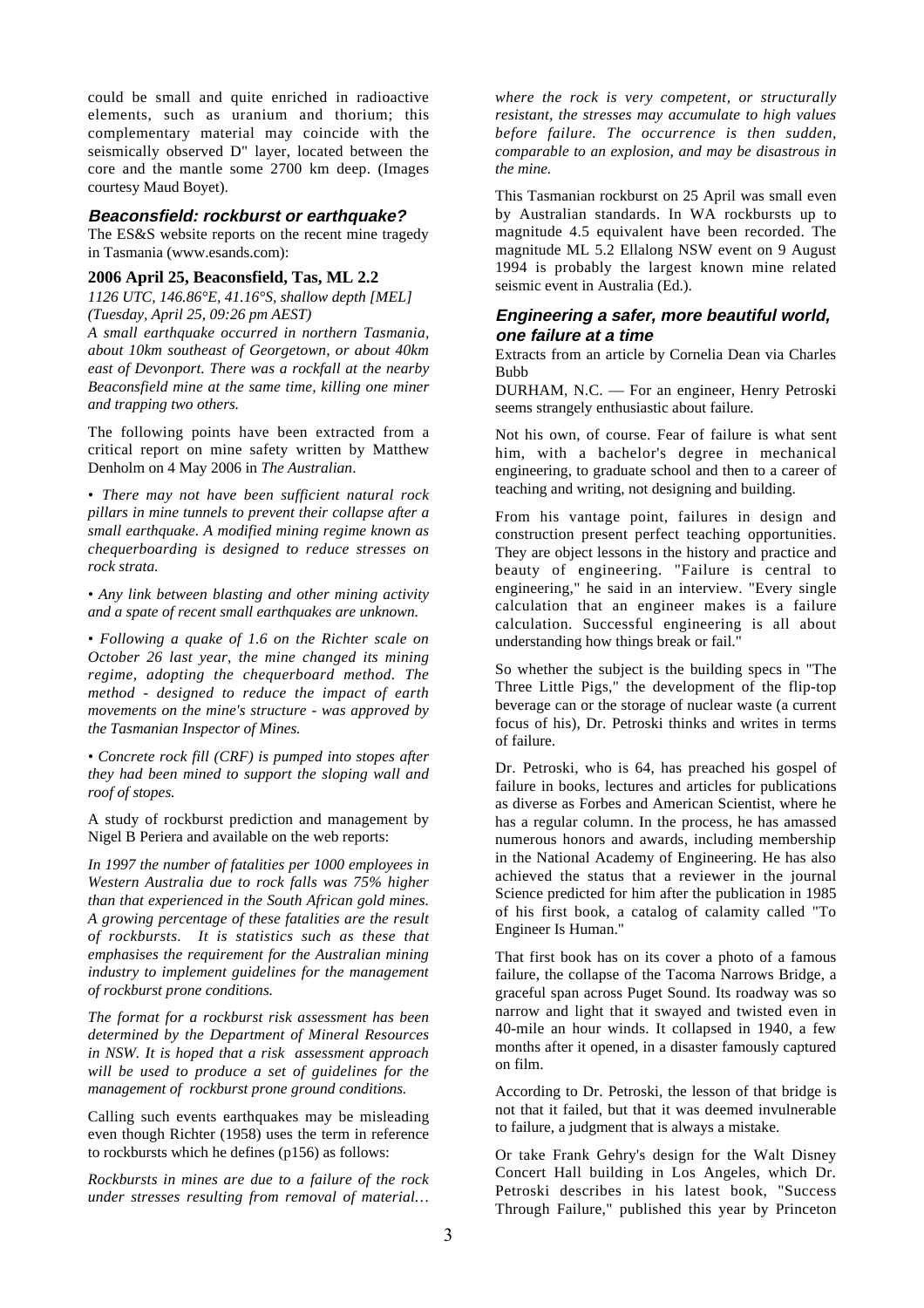University Press. According to Dr. Petroski, the high gloss of one side of the building reflected so much light at a condo across the street that residents suffered blinding glare and 15-degree temperature increases until the offending wall was resurfaced in a matte finish. This problem is the kind of "latent failure" that emerges only when a design is in use.

And then there is the rolling suitcase Dr. Petroski's wife, Catherine, a writer, bought on a recent trip. She chose it because of its convenient design, he recalls. Only when she used it did she discover it does not roll smoothly when it is full. Moral: a device does not have to fail utterly to be a failure.

In designing and building, engineers calculate how components of their design must perform, and how much stress they can endure before they will give way, an analysis Dr. Petroski says they apply to tasks as varied as driving across a bridge and bending and unbending a paper clip. The paper clip exercise is one he often uses in Introduction to Structural Engineering, one of the classes he teaches at Duke, where he has appointments in both engineering and history.

The analysis of engineering's failures offers some good lessons, Dr. Petroski writes. For example:

Success masks failure. The more a thing operates successfully, the more confidence we have in it. So we dismiss little failures — like the repeated loss of a space shuttle's insulating tiles launchings — as trivial annoyances rather than preludes to catastrophe.

Systems that require error-free performance are doomed to failure. Computer simulations and other methods of predicting whether components will fail are themselves vulnerable to failure.

Devices can be made foolproof, but not damn-foolproof. This engineering maxim is one of Dr. Petroski's favorites. Today's successful design is tomorrow's failure, in that expectations for technology are continually on the rise.

A device designed for one purpose may fail when put to another use. (Is it fair to call that a failure? Dr. Petroski smiled. "Good question," he said.)

He earned a bachelor's degree in mechanical engineering at Manhattan College, graduating in 1963. He had summer jobs in engineering, including a stint in the pre-computer-era agency that synchronized New York City traffic signals, but worried that he might fail when working on actual devices people would actually rely on. "Engineering is a huge responsibility," he said. "I didn't really feel prepared."

So he enrolled in graduate school at the University of Illinois, where he earned a doctorate in theoretical and applied mechanics in 1968. After a few years of teaching at the University of Texas, he joined Argonne National Laboratory, where he worked on failure — the fracture mechanics of metal components of nuclear reactors.

It was not exactly what Dr. Petroski had studied, but that did not matter a great deal, he said. In the first place, the field was relatively new, so many people were new to it. And secondly, "the whole philosophy of engineering education is to prepare you to do things you had never done" because that's what engineering is — a search for new ways to meet new goals.

At Argonne he discovered he was interested in the policy implications of engineering work and he really loved to write. But his schedule at Argonne offered him little free time. "We would go into our offices very early in the morning and break for dinner," he said. So when reactor research began to slow down after the accident at Three Mile Island, he thought about another academic job, one in which he would have time in the summer to write. He accepted an appointment at Duke, and moved to North Carolina in 1980.

For Dr. Petroski, acceptance of uncertainty and possible failure — he calls it "coping with the imponderable" — is what separates the "given world" of the scientist from the "built world" of the engineer. He took on what might be the ultimate imponderable assignment when he joined the federal government's Nuclear Waste Technical Review Board, a panel of scientists and engineers evaluating the possible use of Yucca Mountain in Nevada as a long-term storage site for nuclear waste.

The scientific analysis of the site, the possible movement of water through it, and so on, is largely complete, he said. Now the engineers must determine what might happen if radioactive waste were stored there — in particular, if it can be stored safely for a million years, the design criterion.

A million-year time frame is a challenge, even an unreasonable challenge, Dr. Petroski said. "But that's what interested me in the problem, a million years. The question is, what kind of society would even be around?"

Knowledge of failure is crucial in considering this kind of problem, Dr. Petroski said. "I basically argue that engineers should arm themselves with all these case histories of failure and reason by analogy."

Dr. Petroski acknowledges that even though he is "an engineer who writes," and not a writer who happens to be an engineer, writing is his major contribution to the field.

But, he said: "I have been told by a good number of engineers that they give my books to young engineers because they do see the value in this message. This is very heartening, because I am getting the validation of the real engineers."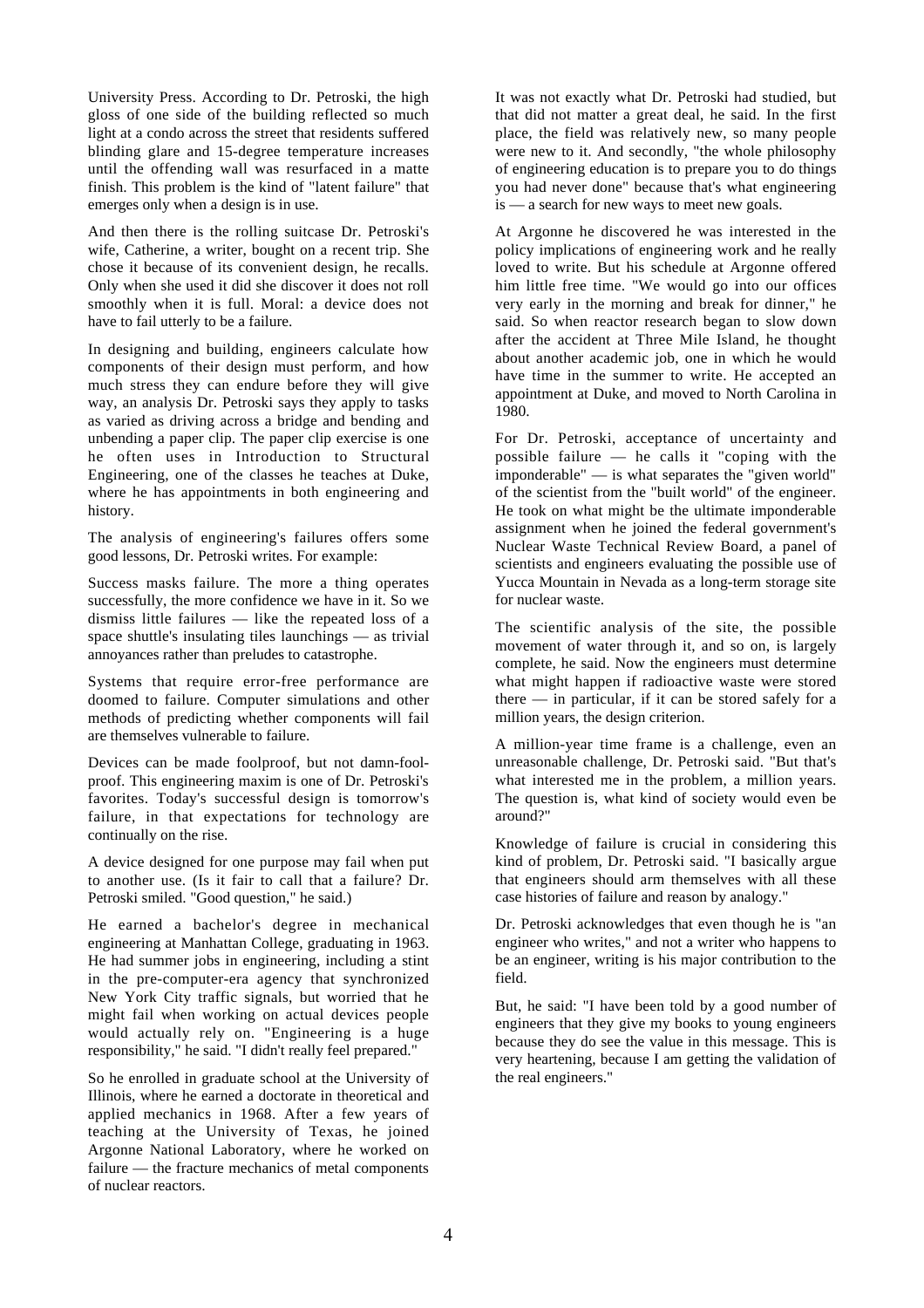# **Earthquakes in Australia**

Earthquakes of magnitude 2.5 or more in the period January to April 2006 and located by Geoscience Australia, ES&S or PIRSA are shown in the following table. The largest earthquake was the small ML 4.0 event in WA on 2nd April. No damage was reported in any event though several events were felt, as indicated.

| Dat             | <b>TIME</b> | <b>LAT</b> | <b>LON</b> | м                | <b>COMMENTS</b>     |
|-----------------|-------------|------------|------------|------------------|---------------------|
|                 | <b>UTC</b>  |            |            |                  |                     |
| Jan             |             |            |            |                  |                     |
| 08              | 220241.2    | $-31.54$   | 139.23     | 3.0              | W Curnamona SA      |
| 19              | 161500.0    | $-40.75$   | 146.39     | 3.6              | Off Devonport TAS   |
| 22              | 004904.8    | $-28.11$   | 136.12     | 2.8              | SE Oodnadatta SA    |
| 22              | 201509.8    | $-33.38$   | 118.29     | 2.5              | SW L Grace WA.      |
| 25              | 115332.3    | $-34.14$   | 135.63     | 3.0              | Yeelanna SA.        |
| 25              | 115414.1    | $-34.17$   | 135.62     | 3.1              | Yeelanna SA.        |
| $\overline{25}$ | 115628.0    | $-34.14$   | 135.71     | 2.7              | Yeelanna SA.        |
| $\overline{25}$ | 115820.4    | $-34.15$   | 135.56     | 3.6              | Yeelanna SA.        |
| 29              | 094016.4    | $-21.68$   | 113.45     | 3.4              | W Exmouth WA        |
| Feb             |             |            |            |                  |                     |
| 04              | 163157.6    | $-37.56$   | 148.18     | 3.9              | NW Orbost Vic Felt  |
| 05              | 200629.4    | $-23.74$   | 114.96     | 2.6              | NE Carnarvon WA     |
| 09              | 041625.1    | $-32.87$   | 138.13     | 3.5              | N P Pirie SA. Felt. |
| 10              | 214434.3    | $-34.16$   | 135.68     | 2.6              | Cummins SA.         |
| 16              | 004611.9    | $-17.59$   | 122.49     | 2.7              | NE Broome WA.       |
| 18              | 171654.0    | $-32.88$   | 138.57     | 2.6              | Booleroo SA.        |
| 27              | 092704.5    | $-19.80$   | 134.01     | 2.8              | SW Tennant Ck NT    |
| 28              | 051312.9    | $-36.81$   | 147.13     | 2.9              | SW Mt Beauty Vic    |
| Mar             |             |            |            |                  |                     |
| 02              | 061747.3    | $-34.80$   | 149.18     | 3.4              | S of Oolong NSW     |
| 04              | 170259.9    | $-33.62$   | 115.91     | 2.7              | N of Kirup WA       |
| 07              | 010608.1    | $-30.15$   | 117.14     | 3.6              | N of Kalannie WA    |
| 08              | 142900.8    | $-23.14$   | 127.30     | 2.5              | SW L Mackay WA      |
| 11              | 103549.5    | $-35.80$   | 136.70     | $\overline{3.5}$ | W Kingscote SA      |
| 17              | 045526.8    | $-30.76$   | 118.26     | 2.5              | N of Mukinbudin     |
|                 |             |            |            |                  | WA                  |
| 23              | 161445.7    | $-31.29$   | 138.76     | 2.5              | Parachilna SA       |
| 27              | 215732.1    | $-29.32$   | 150.76     | 3.5              | NW Inverell NSW     |
| 29              | 125739.7    | $-30.28$   | 117.69     | 3.0              | NW Beacon WA        |
| Apr             |             |            |            |                  |                     |
| 01              | 010918.4    | $-25.99$   | 130.99     | 3.7              | S of Yulara SA      |
| 02              | 083944.6    | $-22.13$   | 118.66     | 4.0              | NE Tom Price WA     |
| 04              | 100642.7    | $-33.43$   | 138.75     | 3.3              | Hallett SA. Felt    |
| 19              | 185912.6    | $-37.86$   | 139.89     | 2.8              | S Beachport SA      |
| 21              | 081150.3    | $-34.81$   | 149.14     | 3.1              | S of Dalton NSW.    |
| 23              | 142306.1    | $-17.29$   | 122.08     | 2.6              | N of Broome WA.     |
| 26              | 142405.5    | $-17.44$   | 122.16     | 3.3              | N of Broome WA.     |



# **Other News Settlement of Earth's crust causing New Orleans to sink**

By: Peter N. Spotts, Staff writer of The Christian Science Monitor, 31/03/2006

Hurricane Katrina's devastating strike on New Orleans last fall highlighted shortcomings in the city's levee system. It also focused attention another long-term problem: The city and the region around it are sinking.

New research suggests, however, that at least for nearby Michoud, La., the dominant driver pulling the region under may not be among the usual suspects: oil extraction, pumping groundwater to the surface, or diverting the Mississippi for navigation.

Instead, the King of Slump may be a deep fault that cuts across southeastern Louisiana and under Michoud. During the 1970s, the fault appears to have contributed from 50 to 73 percent of the subsidence in this section of Orleans parish, depending on the time period measured. If sustained over a century, that would equate to as much as a six-foot sea-level rise, independent of any increase tied to global warming.

"Something dynamic is going on down there," says Roy Dokka, who heads the Center for GeoInformatics at Louisiana State University in Baton Rouge, La. "It doesn't occur everywhere," but it certainly appears to be affecting Orleans parish, he adds.

If these results hold up, they would imply that to build new levees properly, engineers will have to take into account the effects of further slumping along the fault - data are hard to come by because the fault is so deep and difficult to study.

The work is controversial. It builds on a study Dr. Dokka and Kurt Shinkle of the National Oceanic and Atmospheric Administration's National Geodetic Survey (NGS) completed in 2004 for NOAA. That study drew on some 2,700 measuring points around southern Louisiana to measure subsidence rates. It yielded far higher sinking rates than other scientists had calculated.

Undaunted, Dokka says he suspected that tectonic forces might account for the difference. So he analyzed measurements from a smaller group of these "benchmarks" that straddle the Michoud Fault. Several benchmarks are associated with water-well casings that reach as deep as 1.2 miles - far below sediment layers that would be affected by removing groundwater in the region or by compaction, Dokka says.

He found that the deepest layer contributed far more to subsidence during the study periods than did intermediate and upper layers of sediment. He attributes the high rates to the fault, which appears to release stress in a creeping "earthquake," rather than in a sudden snap. The results appear in the April edition of Geology, a journal of the Geological Society of America.

To Arthur Berman, a petroleum geologist in Houston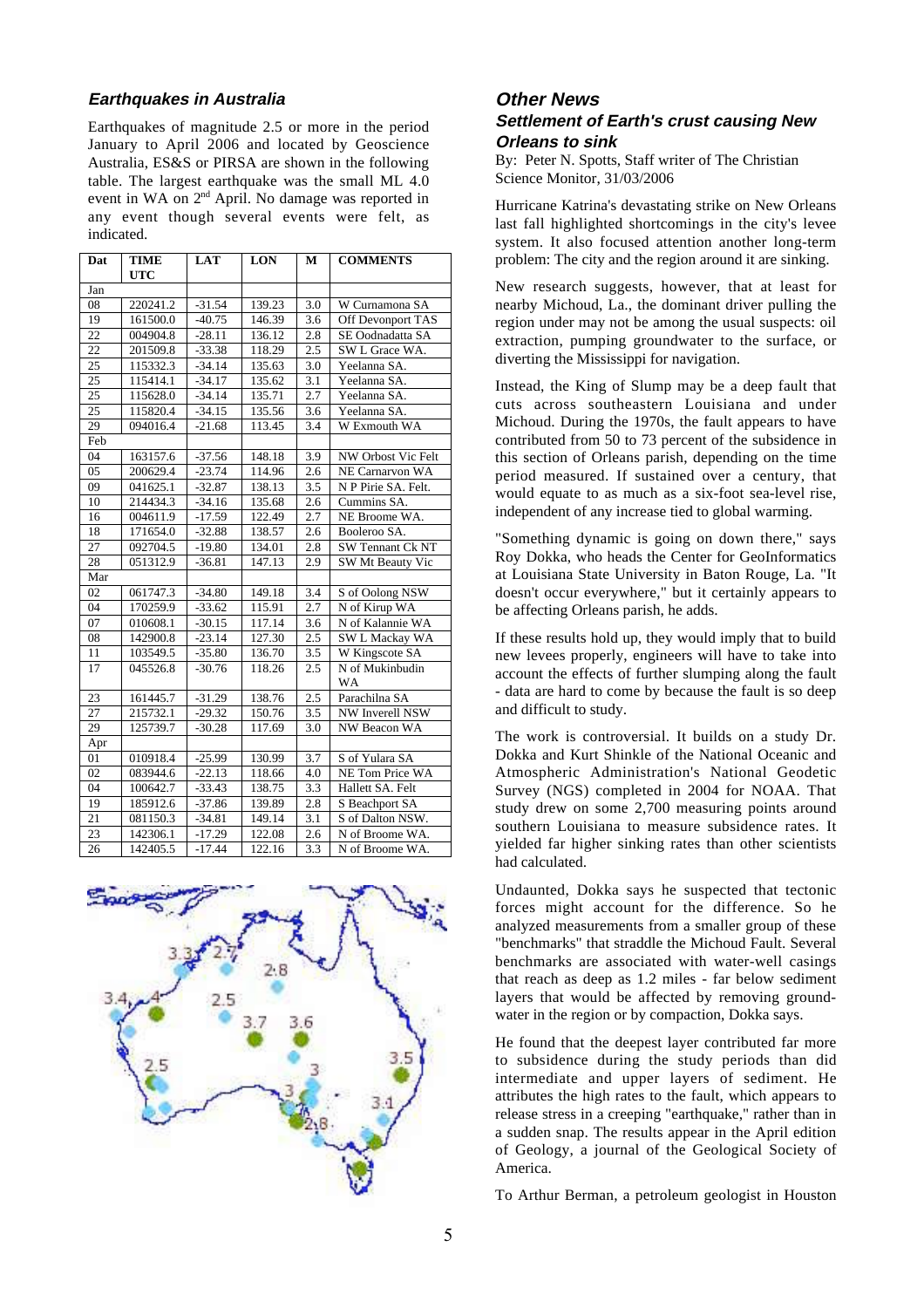who has tracked the issue, Dokka's work is solid. His only quibble: The study is using the best available data, but they're from 1988. So they don't reflect what is going on today. Updating the 1988 NGS survey would cost millions of dollars.

Still, he says, he's not surprised by the results. "This is solid geology," he says. "When there are changes, the first thing I would look at is the basin itself."

The next step, Dokka says, is to apply GPS satellitenavigation technology to the problem. As they have elsewhere, he says, GPS receivers should be able to track changes in height and any lateral movement in the land in great detail. This could help apportion the causes of subsidence among the various factors scientists have identified and cover a wider area.

#### **Recent earthquakes**

#### **Tonga: Government finalises earthquake damage repair plan**

U.S. GEOLOGICAL SURVEY

UTC TIME LAT LONG DEP GS MS MW MAY 03

152639.8 20.130S 174.164W 55G 7.1 7.8 7.9 (GS) One person injured, windows broken and items knocked from shelves (VIII) at Nuku`alofa. Felt at Hihifo, Neiafu and Vaini. Felt (III) at Apia, Samoa. Felt at Atiu and Avarua, Cook Islands; at Alofi, Niue; at Mulifanua, Samoa. A tsunami was generated with recorded wave heights (peak-to-trough) of 0.30 m at Pago Pago, American Samoa and 0.42 m on Niue.

#### **Pacific Magazine, Monday: May 15, 2006**

The Government of Tonga has finalized its response to the damaged public facilities caused by the recent earthquake on May 4.

The main priorities are to:

**(1) Restore services to the Niu'ui Hospital** by providing: 2 temporary water tanks, construction workers, generator until the electricity supply is rechecked, plumbing and building materials. The government has approved \$150,000 for the repairs to the hospital.

This will involve restoring essential water supply to the hospital by constructing 2 temporary water tanks on the hospital premises.

Water from the local government primary schools will be used to fill up the temporary hospital tanks. This will be a temporary measure while the main water facilities to the hospital are being repaired.

On Saturday, workers from Tonga were sent to help restore facilities and begin the repairs to the hospital. The damage reported by the Ministry of Health included major damage to the three houses occupied by hospital staff. These staff members and families will be temporarily relocated into other temporary housing while staff quarters are being repaired.

The damage to the main hospital building was

restricted to one half which included the theatre room, lab and x-ray room as well as other offices. Patient wards were untouched except for plumbing and electrical problems. All patients have been sent home bar one who is being cared for in the main ward.

Currently, the public is using one of the local doctor's home as a temporary hospital facility until the main hospital is repaired.

#### **(2) Repair damage to Ha'apai's Taufa'ahau wharf.**

The government has also approved a budget of \$K30 - 40 to repair damages to the Taufa'ahau wharf.

## *Source: Tongan Govt Media Release*

#### **Pakistan quake forgotten by the world**

From New Scientist Print Edition, 29 April 2006 IT WAS the world's third-deadliest natural disaster in the past 25 years. Yet the quake that struck Pakistan and India on 8 October 2005 has already dropped off the public radar, leaving Pakistan, especially, in dire need of aid.

That is the plea from Richard Brennan of the International Rescue Committee and Ronald Waldman of Columbia University in New York City, writing in The New England Journal of Medicine (vol 354, p 1769). *When you have an acute crisis with a lot of dramatic scenes, that lends itself to dramatic television*, says Brennan. *But after the rescues are done there are 2.8 million homeless in some of the most remote, austere areas in Pakistan. October's quake has dropped off the public radar, leaving Pakistan in dire need of aid*.

Only 66 per cent of the money requested by the United Nations for emergency needs has been donated, say the authors, and funding for recovery is likely to be even more limited. Among other things, incentives are needed to keep female doctors and nurses in the area, says Brennan, as many Muslim men will not allow their wives and daughters to be treated by male doctors.

#### Charles

#### **Indonesia**

This magnitude 6.3 earthquake in the southern urban area of greater Yogyakarta, SE Java on 27 May caused a tragedy: 6200 killed, 1800 injured and 200,000 people homeless.

Australia, through its international aid agency AusAID, sent more than 80 disaster experts to Yogyakarta and committed \$7.5 million to provide urgently needed medical care, food, water and shelter.

The teams of doctors, nurses, paramedics and logisticians were joined by essential services engineers and AusAID's infrastructure expert to assist the international relief effort. Medical, hospital and relief supplies, including \$200,000 of orthopaedic instruments have also been provided.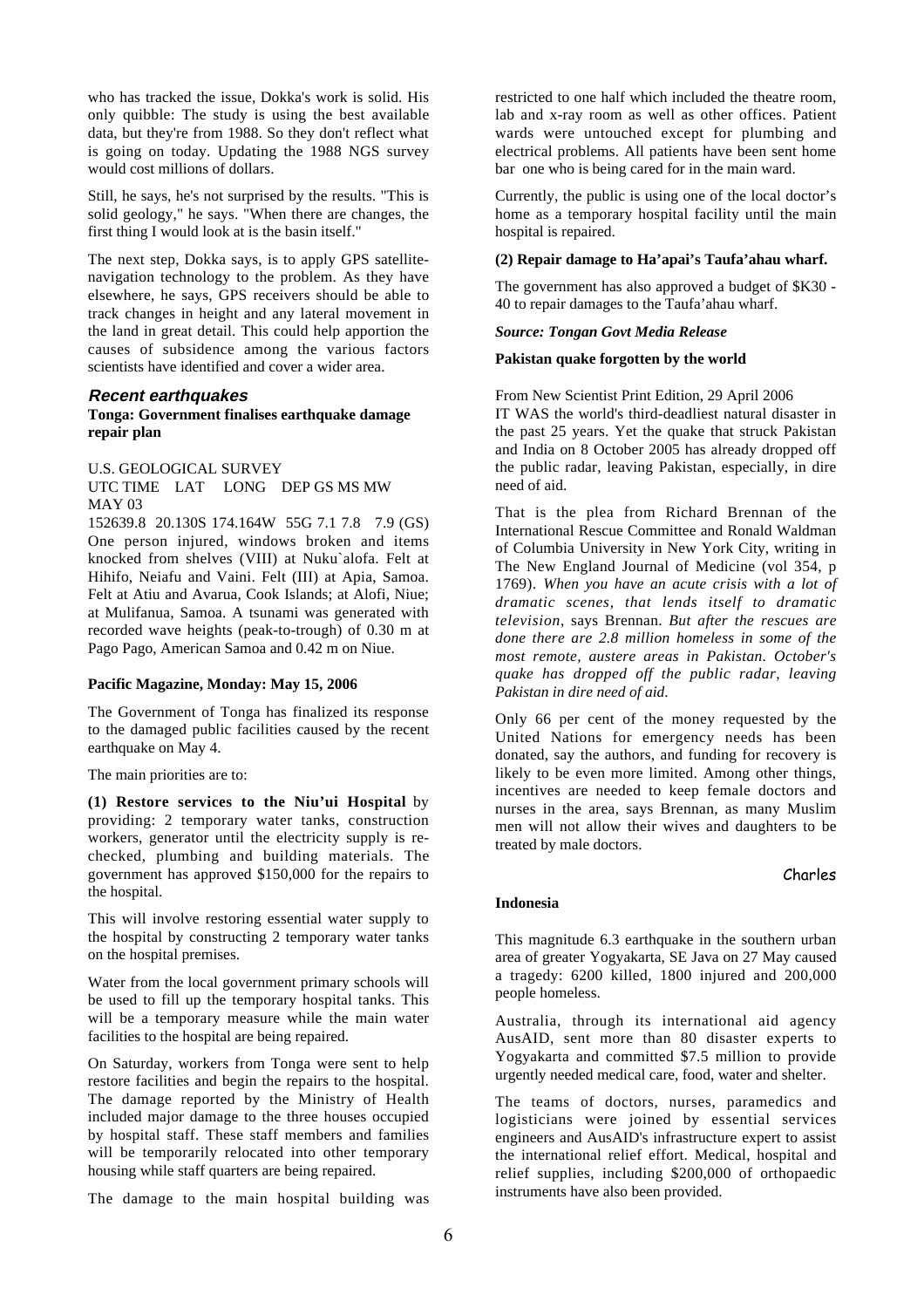There has been significant structural damage to the south and centre of Yogyakarta city. It is estimated 67,500 houses have been destroyed.

A team of Australian essential services engineers is working with UNICEF to help restore essential services such as water and sanitation, and assist local authorities determine the status and safety of public buildings. See http://www.ausaid.gov.au/

This was a large earthquake about the size of that in 1979 near Cadoux WA which caused no fatalities despite severe damage to masonry buildings in Cadoux. Australia experienced about 10 earthquakes of this size in the  $20<sup>th</sup>$  century.

# **IAEE**

The new Executive Committee of IAEE elected at the General Assembly of delegates (John Wilson was the Australian delegate at the meeting) is:

| President                                  | T Katayama (Japan)                                |
|--------------------------------------------|---------------------------------------------------|
| Past President                             | L Esteve (Mexico)                                 |
| Executive vice-President P Gulcan (Turkey) |                                                   |
|                                            | Directors M Belazought (Algeria), D Hopkins (NZ), |
|                                            | E Faccioli (Italy), S K Jain (India), P Fajfar    |
|                                            | (Slovenia), T C Pain (Singapore), L E Garcia      |
| (Colombia), L Wylie (USA).                 |                                                   |

The 14<sup>th</sup> WCEE will be held in China in August 2008 following the Olympic Games. www.IAEE.or.jp

#### **Modelling earthquakes in California USA**

In southern California, there is significant seismic hazard from a major earthquake on the San Andreas fault. The southern part of the fault has not seen a major event since 1690, and the accumulated slip may amount to as much as six metres, setting the stage for an earthquake that could be as large as magnitude 7.7. But scientists and engineers wanted to know in more detail just how intensely the earth will shake during such an event—and what impact this will have on structures, particularly in the populated sedimentfilled basins of southern California and northern Mexico.

Members of the SCEC/CME collaboration including 33 earthquake scientists, computer scientists, and others from eight institutions have produced the largest and most detailed simulations yet of just what may happen during a major earthquake on the southern San Andreas fault.

The TeraShake simulations modeled the earth shaking that would rattle southern California if a 230 kilometre section of the San Andreas fault ruptured producing a magnitude 7.7 earthquake. Two rupture scenarios were simulated, one rupturing from north to south, beginning near Wrightwood, California, and a second one rupturing from south to north, starting near Bombay Beach, California.

The geographic region for the simulations was a large rectangular volume or box 600 km by 300 km by 80 km deep, spanning southern California from the Ventura Basin, Tehachapi, and the southern San Joaquin Valley in the north, to Los Angeles, San Diego, out to Catalina Island, and down to the Mexican cities of Mexicali, Tijuana, and Ensenada in the south.

To model this region, the simulations used a 3000 by 1500 by 400 mesh, dividing the volume into 1.8 billion cubes with a spatial resolution of 200 metres on a side, and with a maximum frequency of .5 hertz—the biggest and most detailed simulation of this region to date. In such a large simulation, a key challenge was to handle the enormous range of length scales, which extends from 200 metres—especially important near the ground surface and rupturing fault—to hundreds of kilometres across the entire domain.

The results and resources produced by these simulations are summarized at the following site.

http://epicenter.usc.edu/cmeportal/TeraShake.html

Charles

#### **Drill digs deeper than ever into Earth's crust**

\_\_\_\_\_\_\_\_\_\_\_\_\_\_\_\_\_\_\_\_\_\_\_\_\_\_\_\_\_\_\_\_\_\_\_\_\_\_\_\_\_\_\_

From New Scientist Print Edition 29 April 2006

SINCE the 1950s, people have dreamed of drilling through the Earth's crust to the mantle. We are now a step closer, having reached the *gabbro* layer of oceanic crust for the first time.

About 60 per cent of the Earth's surface is covered in oceanic crust, but there are still many questions about how it forms. Gabbro, a coarse-grained rock that forms as trapped magma slowly cools, might hold some of the answers.

To get their hands on some of the stuff, a team led by Douglas Wilson of the University of California at Santa Barbara bored into the ocean floor 800 kilometres west of Costa Rica.

The tough rock at times only allowed their drills to burrow 10 metres per day, but eventually, at 1157 metres, the team hit gabbro. The hole, now 1500 metres deep, is still about 4 kilometres short of the mantle (Science, DOI: 10.1126/science.1126090).

# **From the States**

**South Australia:** from David Love

#### **Recent earthquakes**

Earthquakes seem to drift around in space and time. In 1996 we noted a change in activity with the number of small earthquakes dropping. Was this some kind of a sign that the Burra earthquake (Mar 97 ML 5.1) was about to come? This year we have had the excitement of a few more magnitude 3+ events nearer to populated areas (see map below).

We hope that by this time next year we will be automatically locating these with the new Adelaide network. Most new sites have now been chosen. We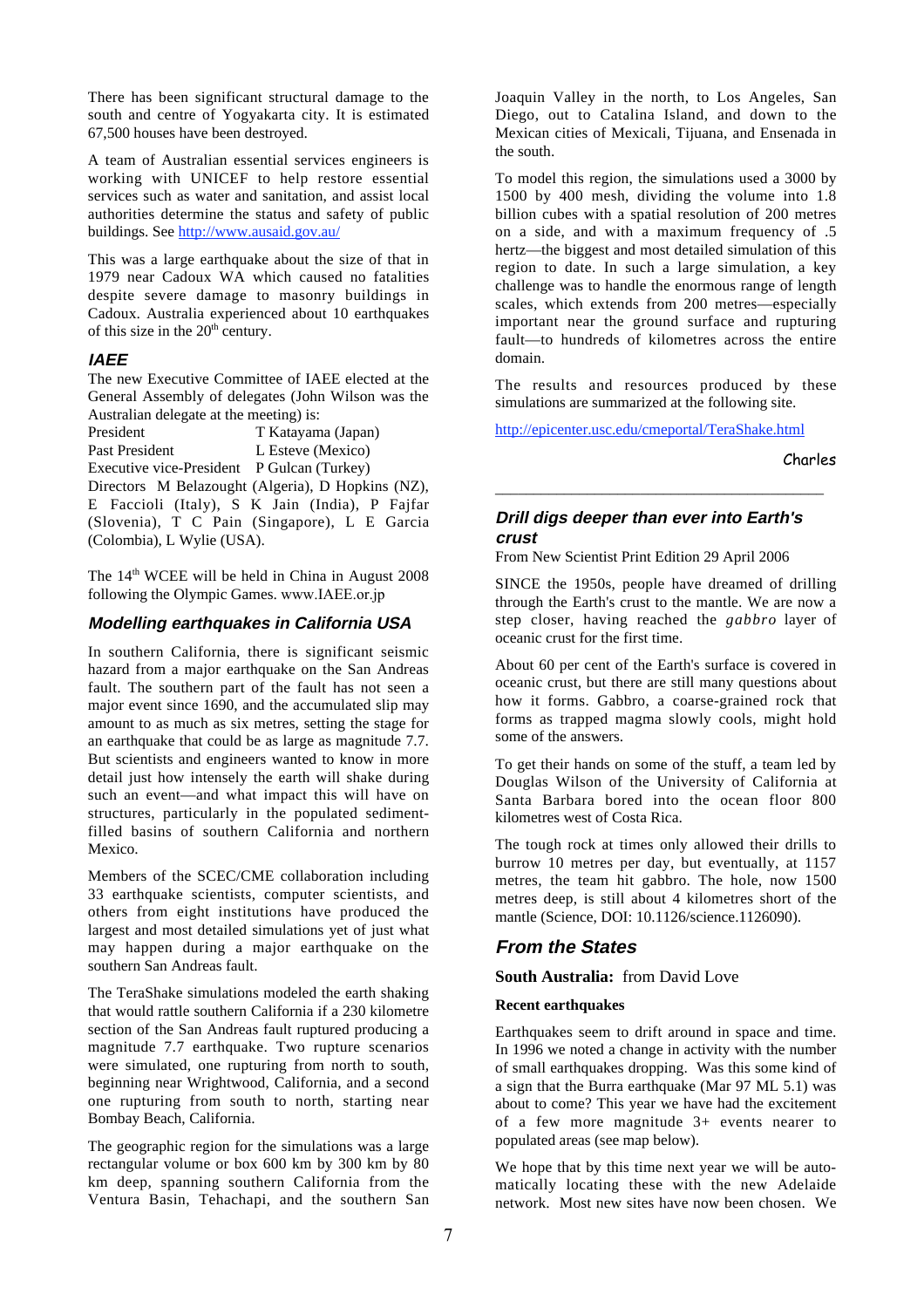currently are waiting, and waiting, to get two phone lines into the first sites. Two other sites are likely to require radio link to a phone line or internet connection.



#### **Map 1 Earthquakes ML** ≥ **3, January - April 2006**

#### **Flinders Ranges Project**

Our joint project with GA is expected to finish in June this year. From September 2003 until June 2005 about 20 digital recorders were operating through the Flinders Ranges. This included a number of broadband sensors from ANSIR. In June most recorders were removed, but since a considerable amount of activity was detected at the north end of the survey, 8 instruments were installed in a smaller area around this activity. Instruments have been visited about every 6-7 weeks.



#### Map 2 Error ellipses for more accurate locations in part of the survey area. Is the previous cloud of activity beginning to show some patterns?

Project initiation and planning was mainly by Phil Cummins, Natalie Balfour has done most of the local event location, and Trevor Allen has been working on

the attenuation. Results are now beginning to come from the data. Unfortunately Natalie has now left to pursue further study, but we are expecting a paper on stress inversion to be forthcoming. Some of the local earthquake information may also be included in a tomographic study being done by Peter Clifford at Adelaide University.

A blast occurred in the Adelaide CBD at 3:19am on Tuesday 2nd May. One person was killed, and a building was partly demolished.

\_\_\_\_\_\_\_\_\_\_\_\_\_\_\_\_\_\_\_\_\_\_\_\_\_\_\_\_\_\_\_\_\_\_\_\_\_\_\_\_\_\_\_



The above accelerogram is from a JUMP recorder (GHS) installed a few blocks away. The equipment is a triggered Kelunji Classic KA1 with a Guralp CMG-5T accelerometer. The vertical component is shown above. The P wave is visible from just before 12 seconds, and the ground roll (surface wave) is very clear from 13.5 seconds. 2,000,000 counts is approximately 1g.

#### **Western Australia:** from Hong Hao

#### **Associate Professor Nawawi Chouw visiting from Japan**

Associate Professor Nawawi Chouw from Okayama University, Japan is currently visiting Professor Hong Hao of the University of Western Australia. Nawawi will stay in UWA for a year. He will work with Hong on a project studying bridge responses to spatially varying earthquake ground motions, including pounding and soil-structure interaction effect.

Dr Chouw received both his undergraduate and postgraduate education at the Ruhr University Bochum in Germany, where he received the degree Dr.–Ing in 1993. His research interests include analysis of dynamic soil-structure interaction, baseisolation modeling, boundary element method and wave propagation modeling and reduction techniques, and their application in earthquake engineering and modeling vehicle and train induced ground vibrations.

Nawawi is one of the few leading researchers in the world working in the field of nonlinear soil-structure interaction. For his outstanding research work the Fritz-Peter-Mueller-Prize, the highest prize in the field of structural dynamics in Germany, was awarded to him in 1996. He was also awarded the best research prize in 2002 by the Chugoku Denryoku Research Institute in Japan. The prize is given for the best of all research works in the field of earthquake engineering supported by the research institute in every five years. He also developed a technique named 'Wave-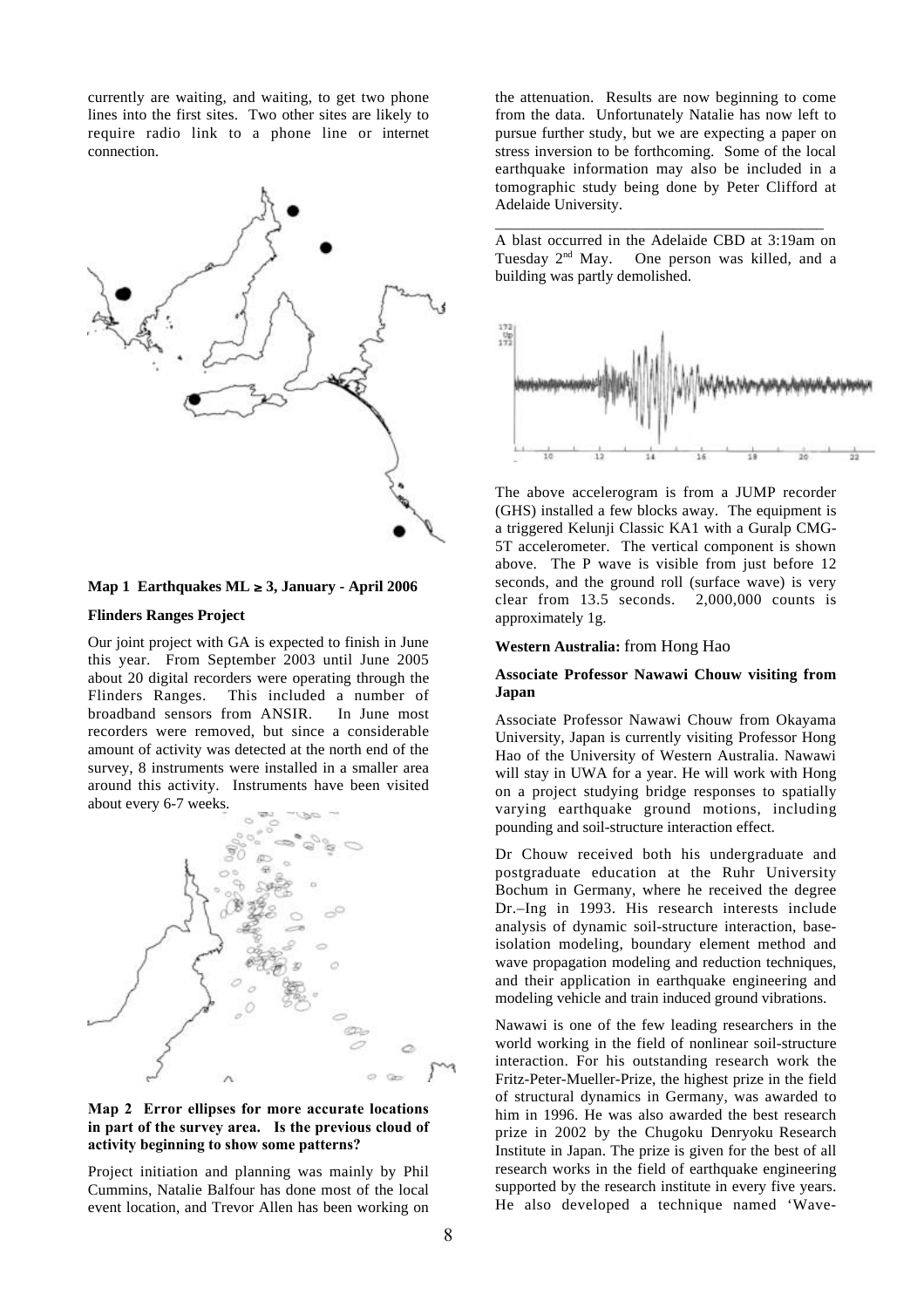Impeding Barrier' to reduce wave transmission in the ground. The technique is patented in Germany and has been used in more than 30 projects in Japan. The technique is very useful and effective in reducing environmental vibrations caused by human activities.

Nawawi visited UWA in 2003 as a Gledden Visiting Senior Fellow for three months in 2003. During that visit, he and Hong Hao established very close research collaborations, working on bridge responses to spatially varying earthquake ground motions. They jointly received a research grant from Japanese government for three years (2003-2005) working on evaluating the adequacy of relative displacement response specifications in the new Japanese bridge design code to earthquake loadings. Their research collaboration is very fruitful. In the past three years, they have jointly published 8 Journal and 9 refereed Conference papers.

During his second visit to UWA, Nawawi will continue to work with Hong. They will first wrap up the work they have done in the last three years, and then continue to work on dynamic responses of bridge structures to earthquake loads. New research topics, in particular, an innovative soft layer isolation system for low-rise structures that are popular in Australia will be investigated. They have been discussing this idea since late 2004 when Hong visited Nawawi in Japan. This will be a cost effective isolation system, will be useful for low-rise structures subjected to high frequency contents earthquake ground motions, such as the case in WA.

#### **Effects of the Indian Ocean tsunami in WA** from Brian Gaull

Brian has submitted a report on the effects in WA of the tsunami that swept across the Indian Ocean following the Sumatran earthquake of 26 December 2004 (see AEES Newsletter 1/2005). An abstract is printed at the end of this Newsletter, the article can be viewed in whole at www.aees.org.au/

#### **Queensland:** from Russell Cuthbertson **Review of Queensland State Government Monitoring Contracts**

A review is currently underway by CERA Pty Ltd into the Queensland Earthquake monitoring network and operations. The last three contracts that the state government has let (to the University of Queensland and then to Environmental Systems and Services - ES&S) are being audited with a view to finding an acceptable model for future monitoring. As an interim measure, while the review is being finalised, the current contract between the state government and ES&S, which expired at the end of May this year, has been extended for six months to the end of November.

# **Active faults?**

From time to time earthquake geologists are asked to explain the difference between a fault and an *active* fault. Pictures are better than words. The photo below was taken by Susan Hough, in Hollister California, USA across a famous right-lateral strike-slip active creeping fault.



# **Conferences and Seminars**

*Readers are encouraged to provide information to the editor on upcoming conferences and seminars.*

**• 2006/06/22-25 11th Symposium on Natural and Human-Induced Hazards**, Patras Uni, Greece.

I am glad to let you know that the *International Society for the Prevention and Mitigation of Natural Hazards* (known as NHS) organizes the 11th Symposium on Natural and Human-Induced Hazards at the Univ. of Patras, Greece, the cultural capital of Europe for 2006, from 22 to 25 June 2006. In parallel with this event, the 2nd Workshop on Earthquake Prediction (European Seismological Commission) will take place from 22 to 23 June 2006. Detailed information can be obtained from the website https://www.rr.upnet.gr/Hazards2006/ I hope to see you all in Patras next June. Regards,

Gerassimos Papadopoulos NHS President

**•2006/07/2-6 Australian Earth Sciences Convention 2006**. Melbourne Convention and Exhibition Centre. This convention will be organised into broad themes to integrate the scientific interests of the GSA and ASEG. The aim is to foster increased collaboration and innovation in addressing major contemporary and geological issues facing Australian society and the Australian earthscience community. /Please note that an  $SG<sup>2</sup> AGM$  to be held during the Conference. For more information: http://www.earth2006.org.au/

# **2006/07/11 – 13 The Fourth World Conference on Structural Control and Monitoring (4WCSCM)**

University of California, San Diego.

Organized by the International Association for Structural Control and Monitoring (IASCM). For more information on this event, please visit: http://www.usc.edu/4wcscm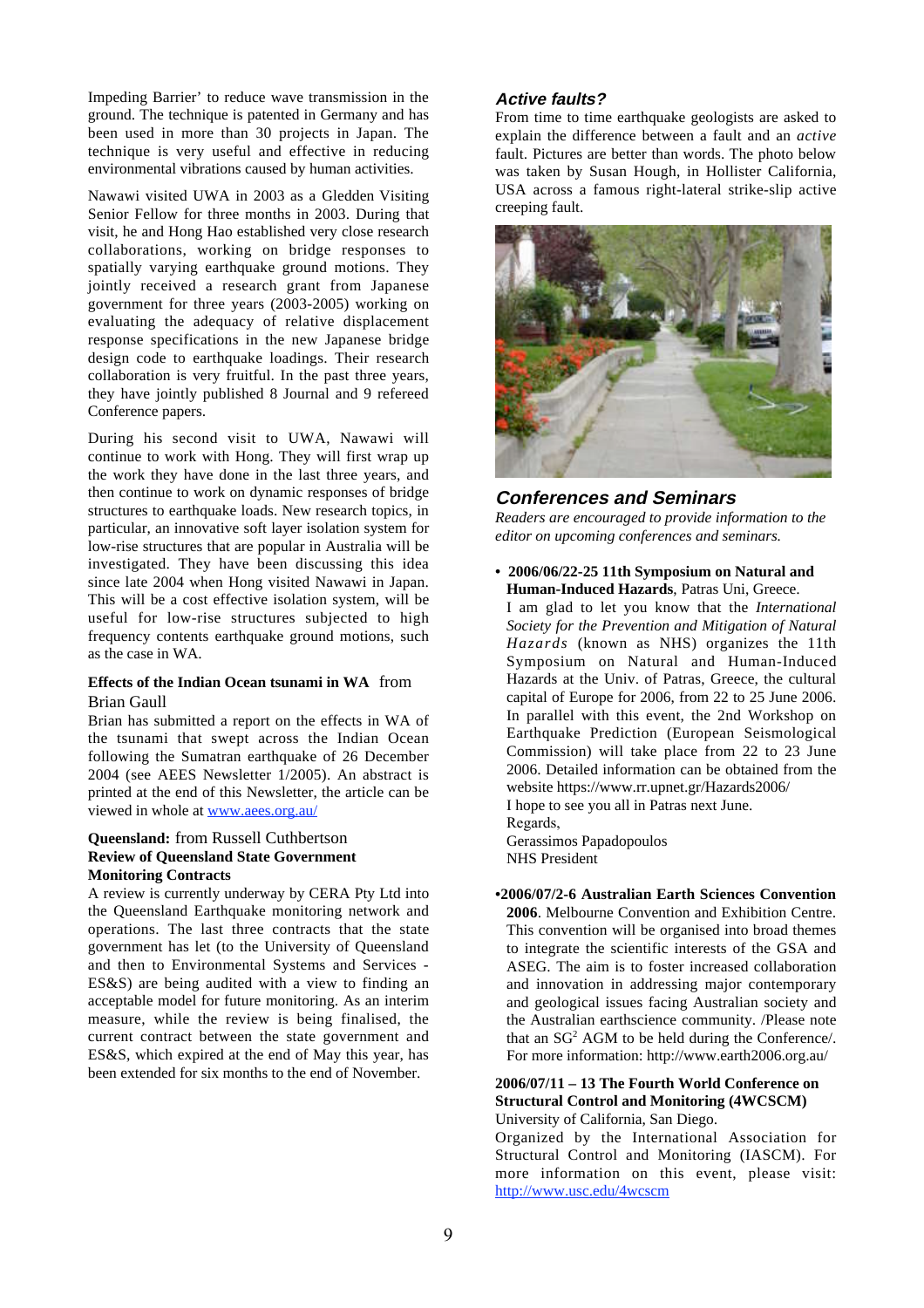# **New Books and Journal Publications**

*Earthquake Design Practice for Buildings* 2nd ed. E. Booth and D. Key, Consulting Engineers. Publ. Thomas Telford Ltd., 336pp. **Price:** £ 65.00 ISBN: 0727729470 Format: Hardbound Publish Date: 31/03/2006

This book provides comprehensive, practical and easy to read advice for all designers and analysts of earthquake resistant structures. The entire text is completely revised to account for the many developments that have taken place since the publication of the first edition in 1988.

This includes advances in the understanding of how structures and the soils that support them respond to ground shaking, development of new robust forms of earthquake resistant construction, and improved forms of analysis and assessment.

The scope includes buildings in concrete, steel, timber and masonry; site effects, soil liquefaction and foundation design. Extensive references are made to the recently published European seismic code, *Eurocode 8* and to US seismic codes and standards. There are also chapters on seismic analysis, the retrofit of existing buildings, building contents and seismic isolation.

*As well as being a practical guide to design, the book is also a valuable reference work, offering excellent bibliographies on all the major topics, and valuable suggestions for follow-up study where needed. For these reasons and many more this book will be appreciated – and enjoyed – by all those who have responsibility for the design, construction and maintenance of buildings in earthquake areas, both in the European area and worldwide.*

Professor Robin Spence

*President, European Assoc Earthquake Engineering*

#### *Catalogue of earthquakes and tsunamis in the Mediterranean area from the 11<sup>th</sup> to the 15<sup>th</sup> Century. Emmanuel Guidoboni and Alberto Comastri*

A new catalogue of earthquakes and tsunamis of the medieval Mediterranean area is now available (published September 2005). It brings together the results of research conducted on original sources, which amounted to several years' work with a team of historian and philologist scholars. http://www.sga-storiageo.it

**Newsletter articles** (could authors please send the references to any relevant research publications – you are usually the first to know).

# **The Society website/email list**

Dear AEES Members,

The AEES website (www.aees.org.au) is being overhauled and new content added. Any contribution from you on the following topics is most welcome:

- details of interesting recent publications
- significant research projects in earthquake engineering (in Australia?)
- links to other relevant websites.

Please email me your contributions/suggestions.

The AEES email list is operated by the ES&S Seismology Research Centre, Melbourne. If you would like to register please notify me at adam.pascale@esands.com

> Regards Adam Pascale

We need email addresses for the following AEES members to send notification of the availability of the Newsletter, please send to mccue.kevin@gmail.com:

| Mr B H Aldcroft MIEAust CPEng    |
|----------------------------------|
| Mr J L Ballantyne FIEAust CPEng  |
| Mr J Bay Hoon Sang MIEAust CPEng |
| Mr M J Brock MIEAust CPEng       |
| Mr W M Buckland MIEAust CPEng    |
| Mr C W Chang                     |
| Mr K E Christesen MIEAust CPEng  |
| Mr W J Clarke MIEAust CPEng      |
| Mr Daniel Po Kei Tam MIEAust     |
| Mr P J Dimauro MIEAust CPEng     |
| Mr D J Dineen MIEAust CPEng      |
| Mr B Dorien-Brown GradIEAust     |
| Mr R J Drew MIEAust CPEng        |
| Mr J Giedl                       |
| Mr M Gregory                     |
| Mr S L Harriott MIEAust CPEng    |
| Mr R S Heggie FIEAust CPEng      |
| Mr B R Jones GradIEAust          |
| Mr D Kew GradIEAust              |
| Mr N Lal MIEAust CPEng           |
| Mr R G Lewis MIEAust CPEng       |
| Dr S Loganathan MIEAust CPEng    |
| Mr J D Millar MIEAust CPEng      |
| Mr P Parmanand GradOIEAust       |
| Mr R J Potter MIEAust CPEng      |
| Mr J J Quinn MIEAust CPEng       |
| Mr R G Rollo MIEAust CPEng       |
| Ms J Ruddle                      |
| Mr H Schultz MIEAust CPEng       |
| Mr C Shakeri MIEAust CPEng       |
| Mr J M M Talty FIEAust CPEng     |
| Mr G N Tankov MIEAust CPEng      |
| Mr J P Thompson MIEAust CPEng    |
| Mr G H Vasilareas MIEAust CPEng  |
| Mr R Vegners MIEAust CPEng       |
| Mr D G Whiting MIEAust CPEng     |
| Mr D J Wilson MIEAust CPEng      |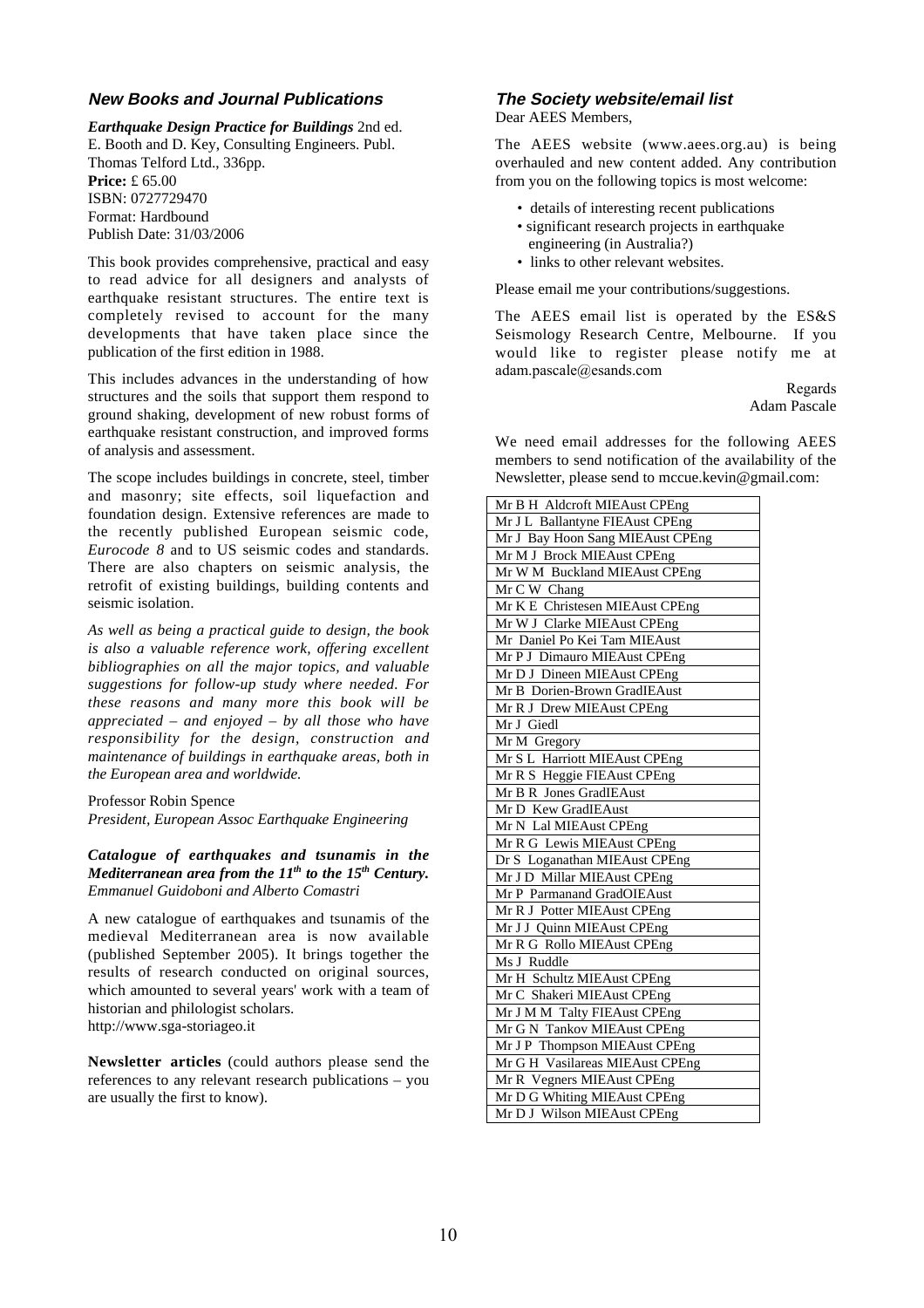#### **Tsunami Effects along the Western Australian coastline**

## **Brian Gaull,** *Guria Consulting;* **PO Box A122 Australind, W.A. 6233**

#### **1) Introduction**

In order to improve tsunami modelling in the Indian Ocean, *Geoscience Australia* contracted *Guria Consulting* to collect and collate as much (mainly tsunami runup) information as possible along the W.A. coastline in the aftermath of the Sumatran Tsunami (26<sup>th</sup> December 2004). Because of the time-lag between the tsunami and the fieldwork, little direct effects remained and hence the observations were based predominantly on anecdotal and photographic evidence. This article summarises some of the key results from this work.

#### **2) The "tsunami runup"**

The term *Tsunami runup*, refers to the peak vertical rise of the water during the complete passage of the surges of the tsunami above the normal tide. Essentially, the fieldwork was about measuring this "runup" from points where the water was known to reach back down to mean sea level (MSL). This was done using a dumpy level. Corrections like the height of the dumpy and the difference between the MSL with the tide at the time of the runup needed to be applied later.

#### **3) Results**

- A) From the "Residual tidal data" (predicted minus the actual tide) for the period of the tsunami at 15 tide stations in W.A. the following observations were made:
- 1) Tidal movements were visibly disturbed for several days at most gauges;
- 2) No significant effects could be seen at Wyndham and Broome;
- 3) Residual tidal effects from Pt Hedland to Carnarvon were of the order of half a metre, the smallest amplitudes seen were at Exmouth Gulf.
- 4) Geraldton was the standout with residual tidal amplitudes up to one and a half metres registered. This together with a peak tide in the evening of the 26/12/04 gave rise to a water level 0.6 metre greater than had hitherto been recorded
- 5) Heading south from Geraldton, the residual tidal amplitudes at main centres returned to "normal" (about \_ m) until Bunbury when amplitudes up to about a metre were seen.
- 6) No amplification effect was seen in Fremantle, as in Geraldton; but there was a noticeably much longer period (2-3 hours) associated with the surges in Gauge Roads (the protected water between Fremantle and the nearby islands of Garden, Carnac and Rottnest Islands).
- 7) Small effects were observable at the Perth Barracks St Jetty, some 20 km along the Swan River from Fremantle.
- 8) The tsunami arrived first in Exmouth, then in Jurien, ahead of the other 14 reporting towns. This implies the most consistently deep seafloor path between the epicentre and the WA Coastline emerges at Exmouth.
- 9) Low amplitude (about 1/4 m double amplitude), long period diffracted tsunamigenic effects were also observed in Albany and Esperance.

B) Runup data based on levelling observations as described above are provided hereunder. Except for the Geraldton results, tidal corrections have still to be applied.

- 1) Credible anecdotal evidence suggests that the water from the tsunami crossed the isthmus at Pelican Point beach near Carnarvon. For this to take place, minimum water heights estimated were between 2.66 and 2.89 metres above MSL.
- 2) Coral Bay Two blokes were sitting under a tree about 75 m from the water, drinking beer and watching the Boxing Day cricket on TV (as you would!). They didn't mind getting their feet wet, as it was a warmish sort of a day but when their esky started floating off they became alarmed.
- 3) A reliable witness reported water in a carpark above a beach on the west coast of NW Cape (just south of the Yardi Creek Caravan Park). A levelling observation showed that the water had to rise more than 2 metres from the mean level (MSL) of the ocean at the time of the observation for this to occur. It is interesting to note that the equivalent runup observations in Exmouth Gulf, on the other side of the Cape, were very much attenuated at about 0.5m.
- 4) Considerable damage was incurred at the "Fisherman's wharf" at Geraldton eg water inundated the local "fishn-chip" shop to a reported 0.8 m and caused havoc for the boats tied to the wharf (see photos on AEES website).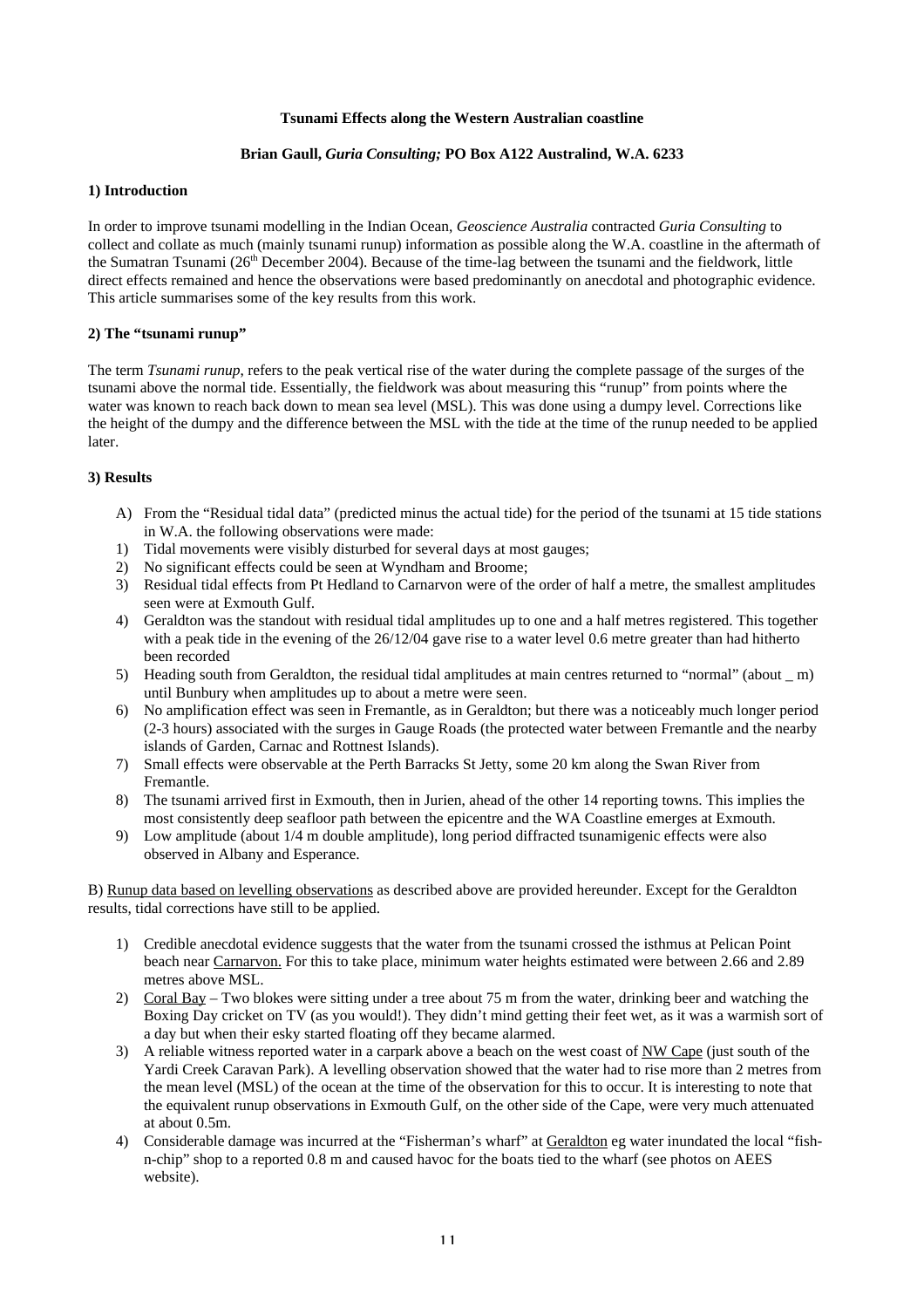- 5) Other (preliminary) corrected runup estimates in the northern suburbs of Geraldton were between  $1.4 1.9$  m with about 0.2 m less in the marina.
- 6) Uncorrected runup observations diminished on the way south from Geraldton as seen at Pt Denison and Jurien Bay, where of the order of 1.5 m were observed.
- 7) Heading south from Fremantle including Mandurah, Bunbury, Busselton (marina), the Margaret River region including Augusta (Flinders Bay), uncorrected runup estimates diminished in amplitude further overall resulting in observations of between about 0.6 and 1.5 metres.
- 8) The Flinders Bay boat ramp and jetty was left high and dry, showing that extremes of tide were common along the west coast of Australia.
- 9) A professional fisherman from Hamelin Bay (south of Margaret River) said that Pelagic (Deep-Sea) "Oar Fish" 10 to 12' long (deep sea) were stranded up on beach! The surges also swept much debris onto many beaches of W.A.
- 10) Another fisherman from that region said according to his echo-sounder his boat rose and fell a total of 2 fathoms (about 3.5 m) when out Cray fishing, during the passage of the tsunami.



11) It is uncertain the exact number of people swept away in the strong currents generated by the tsunami in Western Australia, but we are aware of two campers at d'Alambre Island off Dampier getting washed into the sea still inside their tents; more than 100 people were rescued when trying to cross to and from Penguin Island via a sandbank which stretches to the island from the mainland at Safety Bay (south of Perth); a further three people that had to be saved after being swept away near Busselton and one man was rescued by boat 200 metres off Flinders Bay, near Augusta.

For more information including photographs and recommendations see the AEES website at http://www.aees.org.au/ **\_\_\_\_\_\_\_\_\_\_\_\_\_\_\_\_\_\_\_\_\_\_\_\_\_\_\_\_\_\_\_\_\_\_\_\_\_\_\_\_\_\_\_\_\_\_\_\_\_\_\_\_\_\_\_\_\_\_\_\_\_\_\_\_\_\_\_\_\_\_\_\_\_\_\_\_\_\_\_\_\_\_\_\_\_\_\_\_\_\_\_\_\_\_\_\_**

# **Report on the 100th Anniversary Earthquake Conference in San Francisco 2006**

# **Dr Cvetan Sinadinovski, Research School of Earth Sciences, ANU, Canberra ACT**

This year the Seismological Society of America's (SSA) conference was held in San Francisco CA, 18 - 22 April, as part of the anniversary of the great earthquake which destroyed the city exactly 100 years ago. The 1906 earthquake ranks as one of the worst natural disasters in US history and one of the most significant earthquakes of all time. Scientific studies of the 1906 quake gave birth to the elastic-rebound theory and marked a new era for seismology.

# *The Earthquake*

At 5:12am on April 18, 1906, a violent earthquake lasting 46 seconds struck San Francisco. Shock waves from the quake were felt from southern Oregon to Los Angeles, and as far as central Nevada. The Rossi-Forel scale, one of the first scales used to measure earthquakes using a "I to X" format, gave the 1906 earthquake an IX rating: *Extremely strong shock. Partial or total destruction of some buildings*. The magnitude of the 1906 earthquake was originally estimated at 8.3 on the Richter scale. Recent studies have revised it downward to 7.8.

Northern Californian urban areas, such as Santa Rosa, San José, and Santa Cruz, were devastated by the earthquake, which affected more than 900,000 square kilometers, half of it in the Pacific Ocean. Recent studies locate the epicenter under the Pacific Ocean, about 1.5km west of Daly City. The ground surface ruptured along the San Andreas fault for about 450kms in the 1906 quake. In comparison the 1989 Loma Prieta quake ruptured about 40km. The 1906 earthquake caused 8m of right-lateral surface slippage near Point Reyes Station. It shifted the ground at an estimated 1.5m per second, while the rupture traveled at about 9,000km per hour.

The earthquake caused property damage estimated at \$400 million, more than \$8 billion in today's US dollars. More than 225,000 of the city's 400,000 residents were homeless after the earthquake. The exact number of people who died in the earthquake and fire was impossible to determine. The death toll published at the time was 478, but more recent research suggests that it was over 3,000.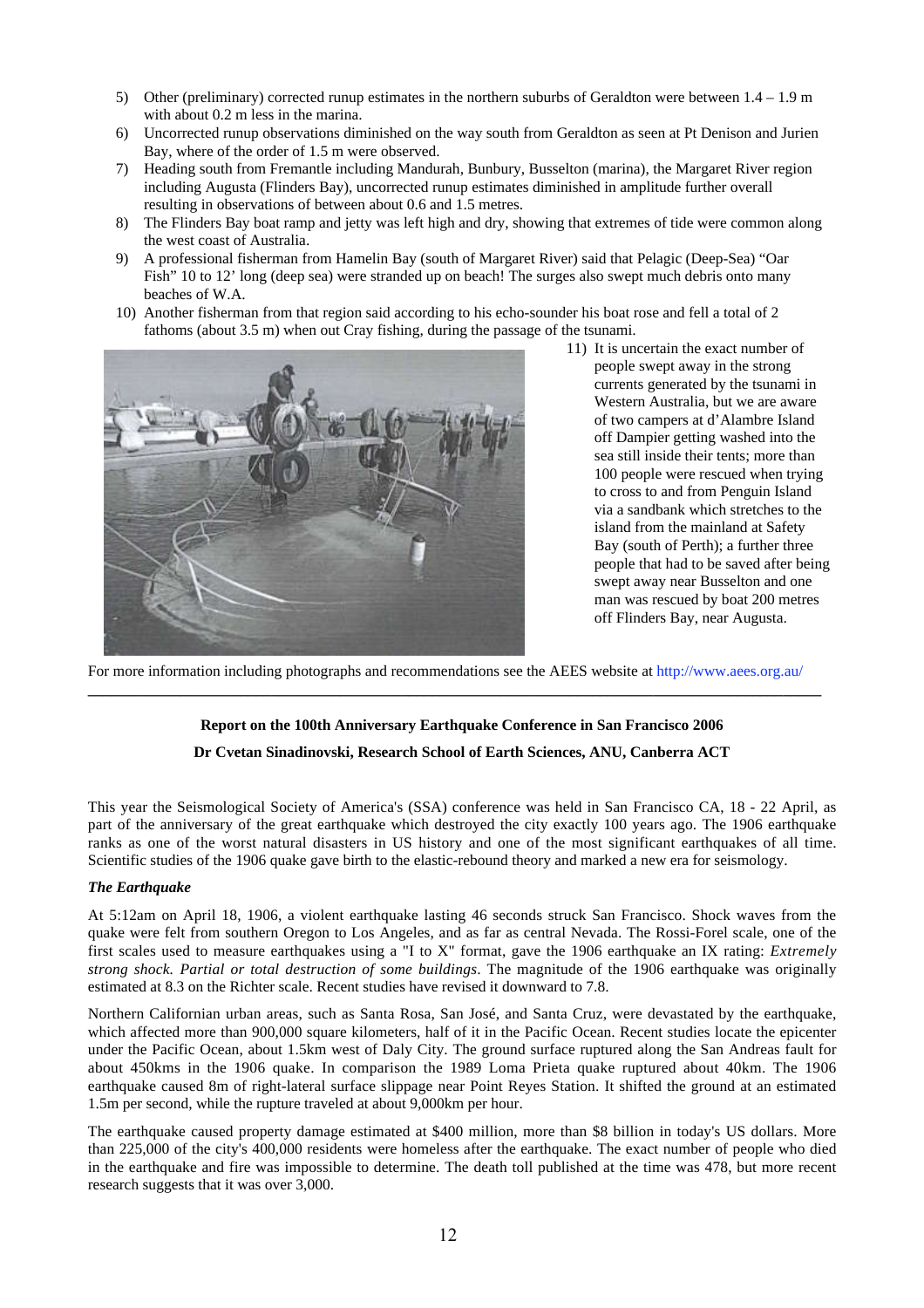Fires following the earthquake burned for three days and three nights in San Francisco and destroyed about 28,000 buildings and 500 blocks (one-quarter of the city). Insurance companies were only liable for buildings that remained standing after the earthquake, not those that burned. Photos of San Francisco after the 1906 earthquake can be found on http://www.1906eqconf.org/photoResources.htm.

## *The Conference*

More than 4000 engineers, seismologists and other professionals with a substantial number of policy makers from all over the world participated in this year's conference in the Moscone Center. The conference main themes were *Managing Risk in Earthquake Country* and *When the Big One strikes Again*.

Over the six days there were more than hundred technical sessions and workshops led by internationally renowned experts and scholars, as well as policy events, tens of tutorials and field trips. They included poster and oral presentations in the framework of SSA, Disaster Resistant California (DRC) and 8th US National Conference on Earthquake Engineering (8USNCEE) meetings. Besides seismological matters, the sessions addressed various other issues such as geotechnical, nuclear explosion monitoring etc. The first 80 technical sessions were the following:

- 1 The Impact of the 1908 Lawson Report on Earthquake Science<br>2 Nuclear Explosion Monitoring Anniversary Session I
- Nuclear Explosion Monitoring Anniversary Session I
- 3 Earthquake Science in the 21st Century:
- 4 Preparing for a Pandemic
- 5 The HAZUS Data Standardization Project
- 6 Hurricane Katrina Mission: 28 August 9 September
- 7 Performance-Based Earthquake Engineering Buildings
- 8 New Zealand: Earthquake Engineering Highlights from Middle Earth
- 9 The Seismic Provisions of the 2006 IBC
- 10 SEAOC at 75: History and Legends of the Profession
- 11 Retrofit and Strengthening of RC and Masonry Buildings
- 12 Steel and Composite Steel-Concrete Buildings
- 13 Seismic response of bridge components and subsystems
- 14 Geotechnical Aspects of the 1906 San Francisco Earthquake
- 15 Seismic Stability of Geo-Systems
- 16 Earthquake Reconnaissance Improving the Practice
- 17 Tools for Response and Recovery
- 18 The Northern San Andreas Fault: 100 Years of Scientific Study
- 19 Nuclear Explosion Monitoring Anniversary Session II
- 20 Earthquake Science in the 21st Century:
- 21 Future Savings from Mitigation: the MMC Report
- 22 Private Industry Emergency Managers Forum
- 23 Performance of Utility Lifeline Components and Systems
- 24 New Zealand: Earthquake Engineering Highlights from Middle Earth
- 25 The Seismic Provisions of the 2006 IBC Part 2
- 26 Design and Performance of Concentrically Braced Steel Frames
- 27 Seismic Risk Assessment and Upgrade for Sustainable Buildings
- 28 Seismic Performance of Industrial and Non-building Structures
- 29 Hybrid Simulation Algorithm Development
- 30 Liquefaction-Induced Ground Failure
- 31 ATC-1: New Knowledge of Earthquake Hazard in the United States and Implications for Seismic Design Practice
- 32 Advances in the characterization of site effects on ground motions
- 33 Tools for Response and Recovery
- 34 Issues in Response and Recovery
- 35 The Giant Sumatran Earthquakes of 2004 and 2005
- 36 Near-Fault Ground Motions from Large Earthquakes 200
- 37 Beyond the San Andreas, The Other Active Faults of Northern California
- 38 Extending ANSS: Next Generation Earthquake Monitoring
- 39 The M7.6 Kashmir Earthquake of 8 October 2005
- 40 Tsunamis
- 41 Advances in Volcano Seismology: Enhanced Monitoring Capability Via Application of Complementary Methods
- 42 Disaster Preparedness and Mitigation: Local Government Perspective
- 43 The Challenge of Protecting Historic Resources
- 44 Priorities and Partnerships-Is California the next Katrina?
- 45 Hurricane Katrina: The Challenge of Meeting the Needs of Vulnerable Populations
- 46 Emergency Public Information Systems
- 47 Catastrophic Insurance for Natural Disasters Is now the time?